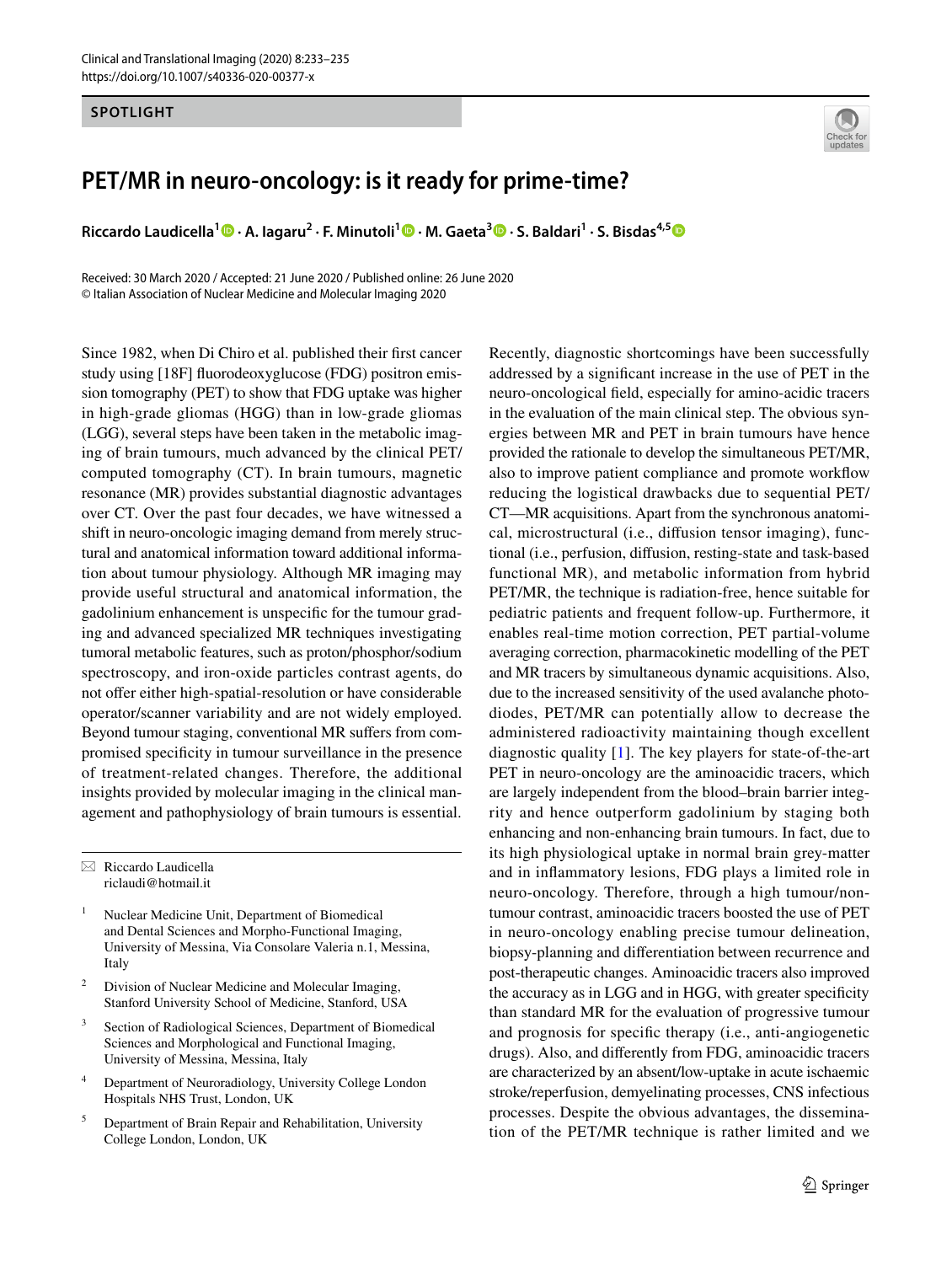consider that clear, broadly and solid clinical indications can promote its use, such as (1) primary tumour staging in case of indeterminate MR fndings (i.e., non-enhancing, non "glioblastoma-typical" tumours, Fig. [1\)](#page-1-0); (2) metabolic mapping in extensive tumour infltration to identify the "hotspot" for brain biopsy guidance; (3) pre-treatment tumour surveillance to choose the optimal intervention time-point; (4) tumour surveillance to diferentiate between recurrence and treatment-related changes (including pseudo-progression) when clinically suspected and structural MR is inconclusive. PET/MR in the aforementioned scenarios ofers added diagnostic value and presumably reaches 100% accuracy if it is combined with advanced MR techniques (mostly dynamic susceptibility contrast MR perfusion imaging— DSC—and spectroscopy). An obvious reason for this superior performance is also the detailed metabolic and functional mapping that fully captures the tumour heterogeneity, increasing the chance to identify even tiny nests of disease and therefore lead to an accurate diagnosis. However, this is a rather empirical observation, and well-designed studies are required to show the added value of each modality under the aforementioned clinical scenarios, to gauge the impact on the patient management and to create the body of evidence for the regulatory and commissioning authorities. Previous comparative stand-alone MR, PET vs. combined PET/MR studies have been methodologically fawed by under-representing the potential of advanced MR, or by conducting suboptimal PET measurements (i.e., lack of dynamic studies). Expanding the "frst-line" PET/MR applications, thoughts have been made to use it for radiotherapy treatment planning and dose-painting by delineating the most active residual tumour parts, to diferentiate between metastatic and primary brain tumours, and for intra-treatment monitoring during concurrent chemoradiation. The latter application appears though quite high-risk since confounding acute therapy effects probably compromise the diagnostic performance of both modalities. A key concept for integrating PET/MR into the clinical routine is, besides the economic costs, to address the time constraints: beyond the research realm, where PET/MR protocols can be long and comprehensive, the clinical practice dictates approximately 30 min PET/MR acquisitions. As PET is acquired synchronously (preferably in LIST mode for dynamic measurements), the MR is the main driver here and careful selection of timeefficient MR sequences is needed, also considering that gadolinium injection (or off-label iron-oxide particles) for post-contrast imaging is mandatory. Recent advances in MR, including artifcial intelligence (AI)-based image reconstruction, allow to perform key functional and metabolic sequences in 50% less time than before. In the era of AI, PET/MR has the potential to re-invent diagnostics. We have a brilliant opportunity to generate evidence for the role of PET/MR "hybrid radiomics" to improve diagnostic accuracy and non-invasive molecular phenotyping (i.e., isocitrate dehydrogenase mutation), serving as a decision-tool for patient management  $[2, 3]$  $[2, 3]$  $[2, 3]$  $[2, 3]$ . This is particularly important in the post-treatment setting and immunotherapy regimens, where invasive biopsies are generally avoided, and neurooncologists would be tempted to understand the molecular tumour. Furthermore, an interesting approach is to combine the PET/MR radiomics with other -omics, such as genomics, metabolomics, and proteomics, to elucidate the tumourigenesis and create new non-invasive genotyping biomarkers. Today, in addition to methionine (limited by the need of an-site cyclotron), new PET tracers are part of the molecular imaging portfolio in brain tumours, such as



<span id="page-1-0"></span>**Fig. 1** Hybrid Methionine PET/MR imaging in a 45-year-old patient with a non-enhancing glioma on the left frontal gyrus. The fused PET–FLAIR-T2w image (**a**) shows avid radiolabeled amino-acid tracer uptake on the posterior part of the tumour in the precentral gyrus (arrow), whereas the proton MR spectroscopy Choline map (**b**) demonstrates a second focus of increased cell proliferation on the anterior part of the lesion (dashed arrow). The perfusion MR (intra-

vascular blood volume map) (**c**) shows in concordance with the PET a "hot-spot" with increased vascularity on the precentral gyrus (arrow). Due to the eloquent character of the metabolically active lesion site (motor strip), simultaneous difusion tensor imaging (DTI) was acquired to determine the location of the pyramidal motor track and help to guide the neurosurgical biopsy, thus avoiding motor function impairment